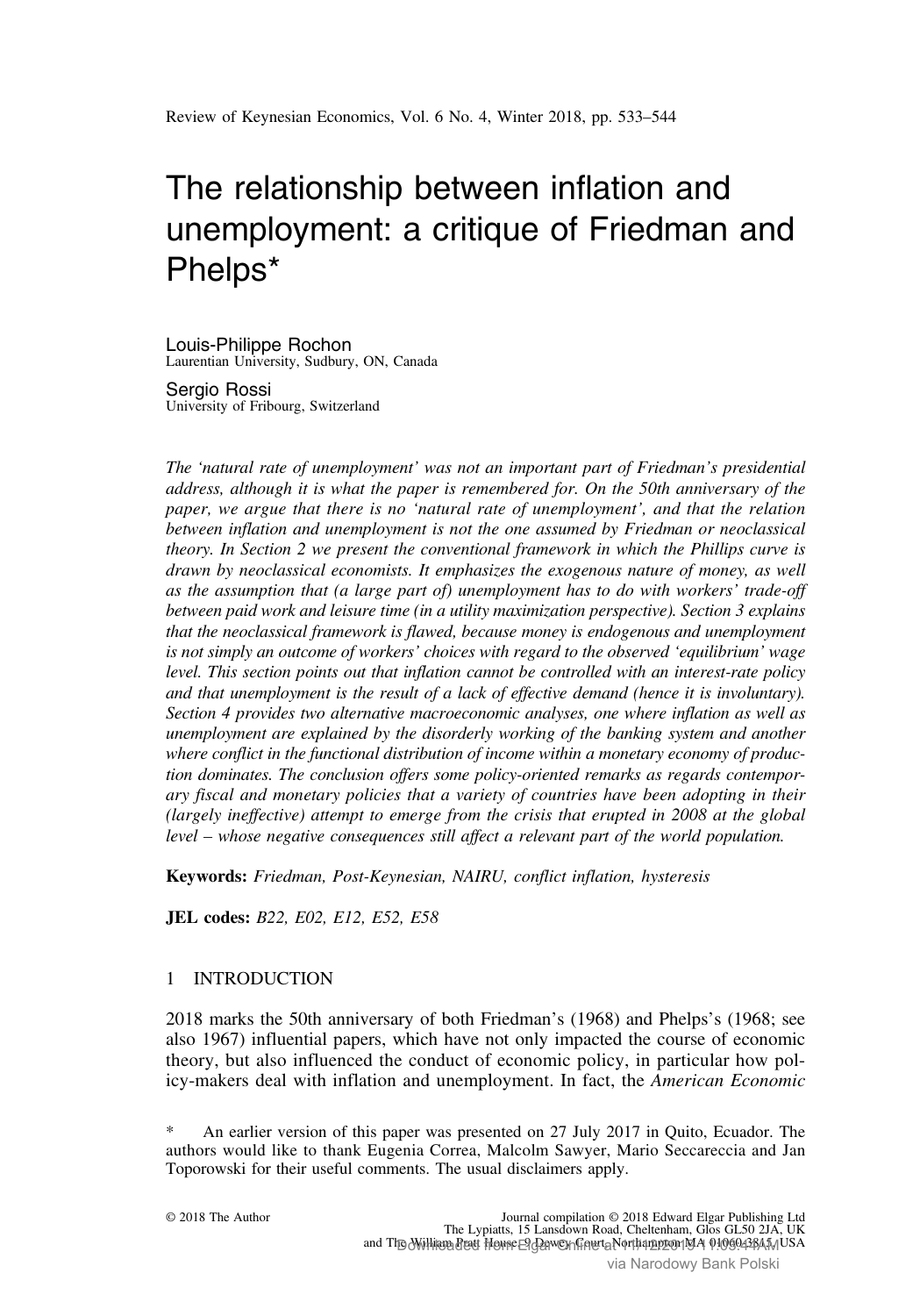[Review](#page-9-0) (2011) ranked Friedman's 1968 paper as one of the top 20 most influential papers in economics.

Friedman's 1968 paper, which represents his presidential address to the American Economic Association on 29 December 1967, was primarily a reply to Keynes and Keynesians who came to believe monetary policy was inefficient in generating real economic growth during depressed times. While describing his approach as 'reactionary', the purpose of Friedman's 1968 paper is clear: monetary policy is in fact wholly relevant even in depressed times, and Friedman sets out the conditions under which it is. According to the author,'[t]he Great Contraction is tragic testimony to the power of monetary policy – not, as Keynes and so many of his contemporaries believed, evidence of its impotence' [\(Friedman 1968,](#page-10-0) p. 3). In this sense, the purpose of his presidential address is first and foremost to discuss the importance of monetary policy, with the discussion of a natural rate of unemployment and the Phillips curve being somewhat secondary. Indeed, as [Forder \(2018\)](#page-10-0) argues, Friedman was first and foremost interested in discussing rules vs discretion with respect to monetary policy, and the discussion of a Phillips curve was 'far from his mind'.

Despite Friedman's heavy emphasis on monetary policy (the title of his 1968 paper as well as the titles of each subsection of it emphasize monetary policy), the Phillips curve, both in the short and the long run, is nevertheless raised, and the idea of a long-run natural rate of unemployment is born: it is for these arguments that this paper has been remembered, rightly or wrongly. For instance, in a recent paper, [Thirlwall \(2018](#page-11-0), p. 12) explains how '[r]esearch on the Phillips curve took another sharp turn in 1968 when Milton Friedman brought to the fore the concept of the natural rate of unemployment, and vehemently denied that there is a long-term trade-off between unemployment and inflation'. Friedman himself (see [Friedman and Friedman 1998,](#page-10-0) p. 230) contributed to this myth-building by advocating some three decades later that he 'introduced the concept of a "natural rate of unemployment" to which the level of unemployment would tend whatever the rate of inflation, once economic agents came to expect that rate of inflation. To keep unemployment below the natural level requires not simply inflation, but accelerating inflation'.

Friedman's rejection of a long-run relationship between inflation and unemployment – provided agents are correctly informed and behave rationally – still features prominently in the policy mix today, and continues to influence a new generation of young scholars and policy-makers. For instance, 50 years later, in an 18 January 2017 speech to the Commonwealth Club in San Francisco, the US Federal Reserve Governor, Janet Yellen, explained that '[i]t's important to try to estimate the unemployment rate that is equivalent to maximum employment because persistently operating below it pushes inflation higher'. However, as cogently argued by [Forder \(2010\)](#page-10-0), the argument predates the late 1960s with regard to expectations theory.

The Friedman–Phelps narrative carries important implications for policy. While economists are in general agreement over the need to control for unemployment and inflation (a sentiment echoed in the opening sentence in [Friedman 1968](#page-10-0)), the profession is rather split when it comes to the kind of public intervention or the role of fiscal policy. In contrast to the established Post-Keynesian tradition, orthodox (neoclassical) economists argue that the public sector must provide just the right incentives, in order to influence agents' behaviour such that their transactions in the marketplace give rise to price stability and full employment – independently of how these policy goals are defined conceptually and measured in practice.

With respect to monetary policy, however, central-bank interventions must aim at price stability, whilst structural reforms (should) make sure that the labour market is at its alleged 'natural' equilibrium, defined as the equilibrium between supply and demand. Under these conditions, state intervention can have no impact whatsoever – and there would exist a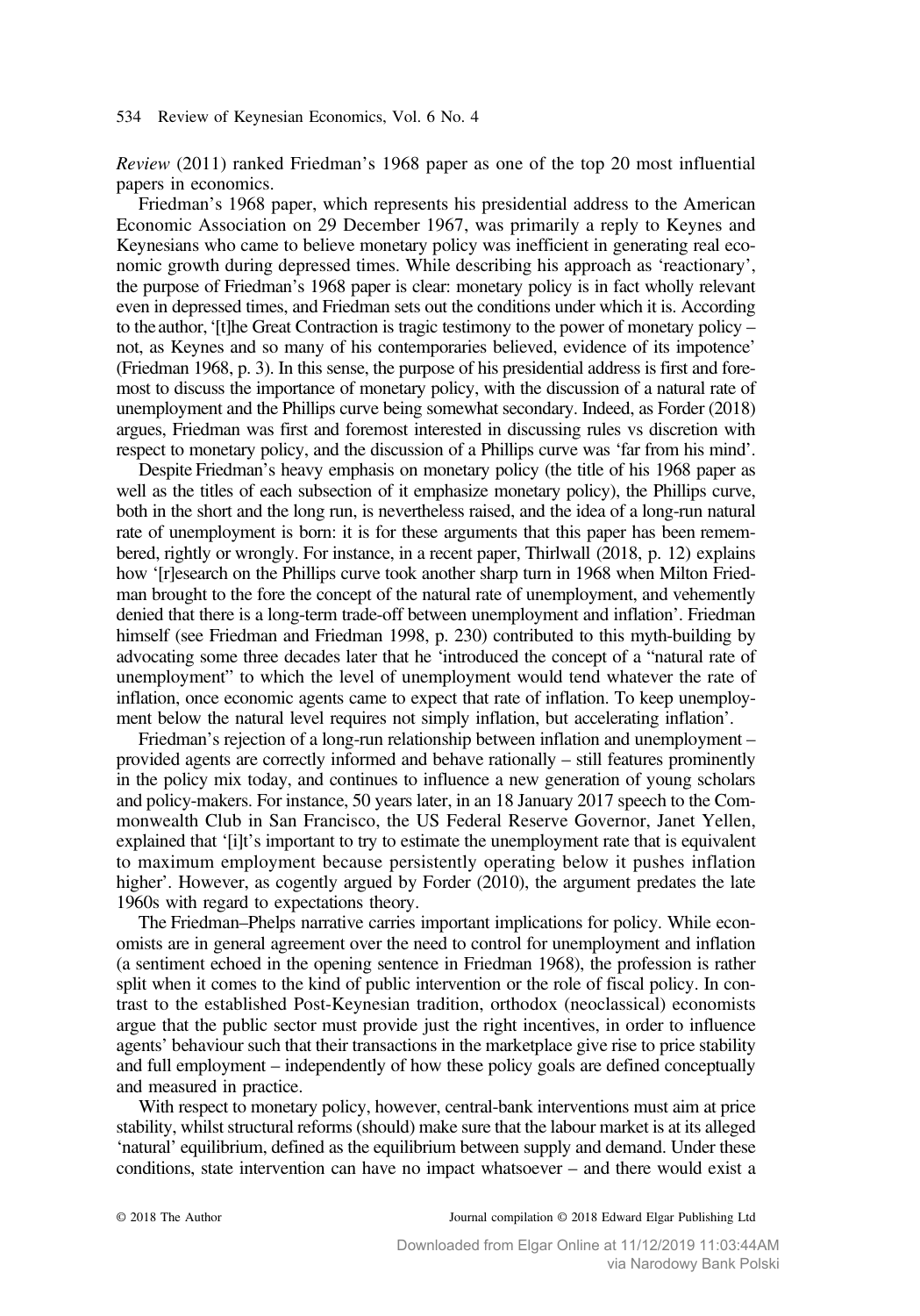<span id="page-2-0"></span>so-called 'natural rate of unemployment', defined as the combination of frictional and structural unemployment that results from the natural dynamics of any capitalist system.

The existence of this so-called 'natural rate of unemployment', however, is problematic, and this paper explains, from a critical and heterodox perspective, that, in fact, there is no 'natural rate of unemployment' and that the relation between inflation and unemployment cannot be understood by simply referring to the so-called Phillips curve, both in its short-run form and particularly in its vertical (long-run) form.

The purpose of this paper is twofold. First, it addresses the issue of endogenous money as a critique of Friedman's assumed exogenous money supply, which is at the core of his 1968 contribution. Second, with this critique in hand, we then attempt to show the irrelevance of the natural rate of unemployment. To do this, two heterodox approaches to inflation are proposed.

The paper is structured as follows. Section 2 presents the conventional framework in which the Phillips curve has been drawn by neoclassical economists. It points out in particular the exogenous nature of money supposed by these authors as well as their assumption that (a large part of) unemployment has to do with workers' trade-off between paid work and leisure time (in a utility maximization perspective). [Section](#page-4-0) [3](#page-4-0) explains why the neoclassical framework is flawed: money is in fact endogenous and unemployment is not simply an outcome of workers' choices – with regard to the observed 'equilibrium' wage level. This section points out that inflation cannot be controlled with an interest-rate policy and that unemployment is mainly the result of a lack of effective demand (hence it is involuntary).

[Section 4](#page-5-0) moves from there to address the existence of a natural rate of unemployment directly, by providing a fundamentally different macroeconomic analysis, wholly consistent with the Post-Keynesian approach. We argue that endogenous money, a rethinking of the causes of inflation, as well as hysteresis render the Friedman–Phelps view of macroeconomics obsolete. In our attempt to demonstrate this, we will rely on two heterodox explanations of inflation: (i) a conflict-inflation model, and (ii) an approach where inflation is explained by the disorderly working of the banking system in a monetary production economy. We conclude that Keynes's approach is better suited than Friedman's and Phelps's to understand, and hence to address, both inflation and the involuntary unemployment that coexist in our economic systems. The conclusion, in [Section 5,](#page-8-0) offers some policy-oriented remarks as regards contemporary fiscal and monetary policies that a variety of countries have been adopting in their largely ineffective attempt to emerge from the crisis that erupted in 2008 at the global level – whose negative consequences still affect a relevant part of the world population.

## 2 THE EXPECTATIONS-AUGMENTED PHILLIPS CURVE

The Friedman–Phelps view, as embodied in [Friedman \(1968\),](#page-10-0) rests on the following three elements:

- 1. an exogenous money supply; $<sup>1</sup>$ </sup>
- 2. a theory of inflation dictated by excess demand, as a 'monetary phenomenon';

We acknowledge that the exogenous nature of the money supply has been replaced today by a (somewhat) endogenous supply, as in New Consensus models. In these models, however, inflation is still seen as a result of excess demand forces. This amounts to a variation of the Friedman view, and not an abandonment of it. In this sense, we agree with [Lavoie \(2004,](#page-10-0) p.16), who has called it 'new wine in an old bottle'.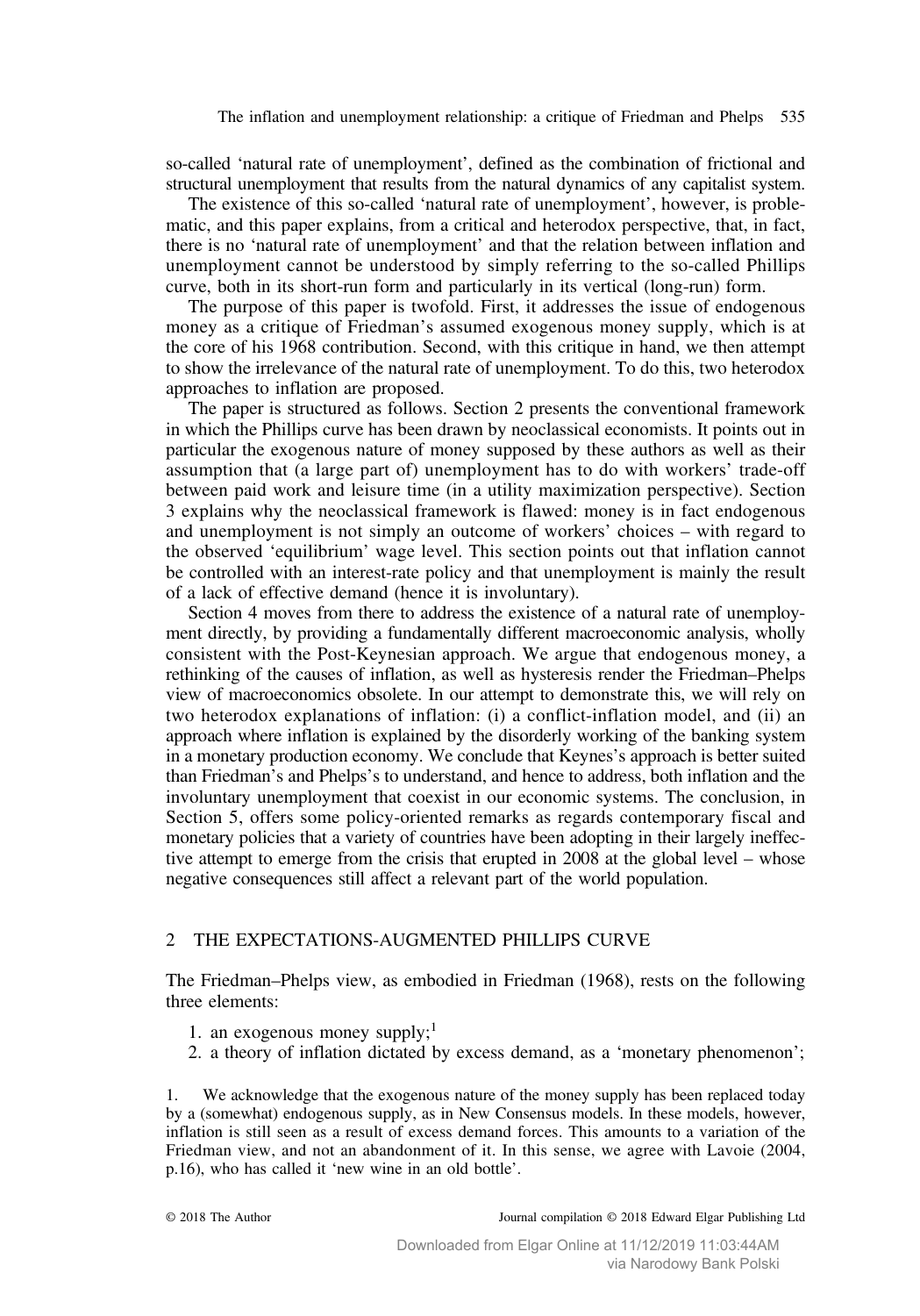3. a long-run or natural level of unemployment independent of short-run disturbances.

The expectations-augmented Phillips curve proposed by [Friedman \(1968\)](#page-10-0) was an attempt to explain that if 'there is always a temporary trade-off between inflation and unemployment[,] there is no permanent trade-off. The temporary trade-off comes not from inflation per se, but from unanticipated inflation, which generally means, from a rising rate of inflation' ([Friedman 1968,](#page-10-0) p. 11). This argument is just as much a statement on the Phillips curve as it is about the conduct of monetary policy. It is indeed instrumental in order for orthodox economists to explain why monetary policy should focus on price stability (on the goods market) rather than trying to affect the (un)employment level, since the latter does not depend on nominal magnitudes such as the money supply or the policy rate of interest. Assuming the neoclassical dichotomy between the so-called 'real' and monetary sectors, and positing that agents have adaptive expectations, [Friedman \(1968](#page-10-0), p. 13) notably argued that '[o]ur economic system will work best when producers and consumers, employers and employees, can proceed with full confidence that the average level of prices will behave in a known way in the future – preferably that it will be highly stable'.

The above argument echoes Phelps'[s \(1967,](#page-10-0) p. 256, emphases in the original) earlier argument that 'a more inflationary policy permits a transitory increase of the employment level *in the present* at the expense of a (permanently) higher inflation and higher interest rates in the future steady state'. According to this argument, the expected rate of inflation increases whenever the central bank intervenes to support employment. As a result of this policy, agents expect a higher rate of interest in order to reduce the (expected) inflation rate in the future. In turn, these expectations influence agents' behaviour as if nominal magnitudes were already at their future (expected) level, thereby making any monetary policy ineffective in its attempt to increase the employment level. This contrasts with the original (Keynesian) Phillips curve, where there exists a trade-off between inflation and unemployment in the short run (see [Phillips 1958\)](#page-10-0). Graphically, this amounts to saying that

the Phillips curve, in terms of percentage price increase (or wage increase), shifts uniformly upward by one percentage point with every one point increase of the expected percentage price increase (or expected wage increase). Then the *equilibrium* unemployment rate – the rate at which actual and expected price increases (or wage increases) are equal – is independent of the rate of inflation. [\(Phelps 1968,](#page-10-0) p. 682, emphasis in the original)

If so, then, in the long run, the Phillips curve is a vertical line in the inflation/unemployment space, and its vertical position depends on the so-called 'non-accelerating inflation rate of unemployment' (NAIRU), also known as the 'natural rate of unemployment'.

Considered from a broader perspective, this approach fits with the neutrality-of-money view that Friedman largely contributed to spreading across the economics profession (see [Rossi 2018\)](#page-11-0). Notably, it assumes that the central bank is 'always and everywhere' in a position to determine the money supply, which monetarists  $\dot{a}$  la Friedman imagine is an exogenous magnitude within the economic system. This is why [Friedman \(1987,](#page-10-0) p. 17, emphasis in the original) famously maintained that 'inflation is always and everywhere a monetary phenomenon in the sense that it is and can be produced only by a more rapid increase in the quantity of money than in output'. In this perspective, the central bank is responsible for inflation, as it controls the money supply directly (with regard to centralbank 'high-powered' money) and indirectly (through the so-called 'money multiplier').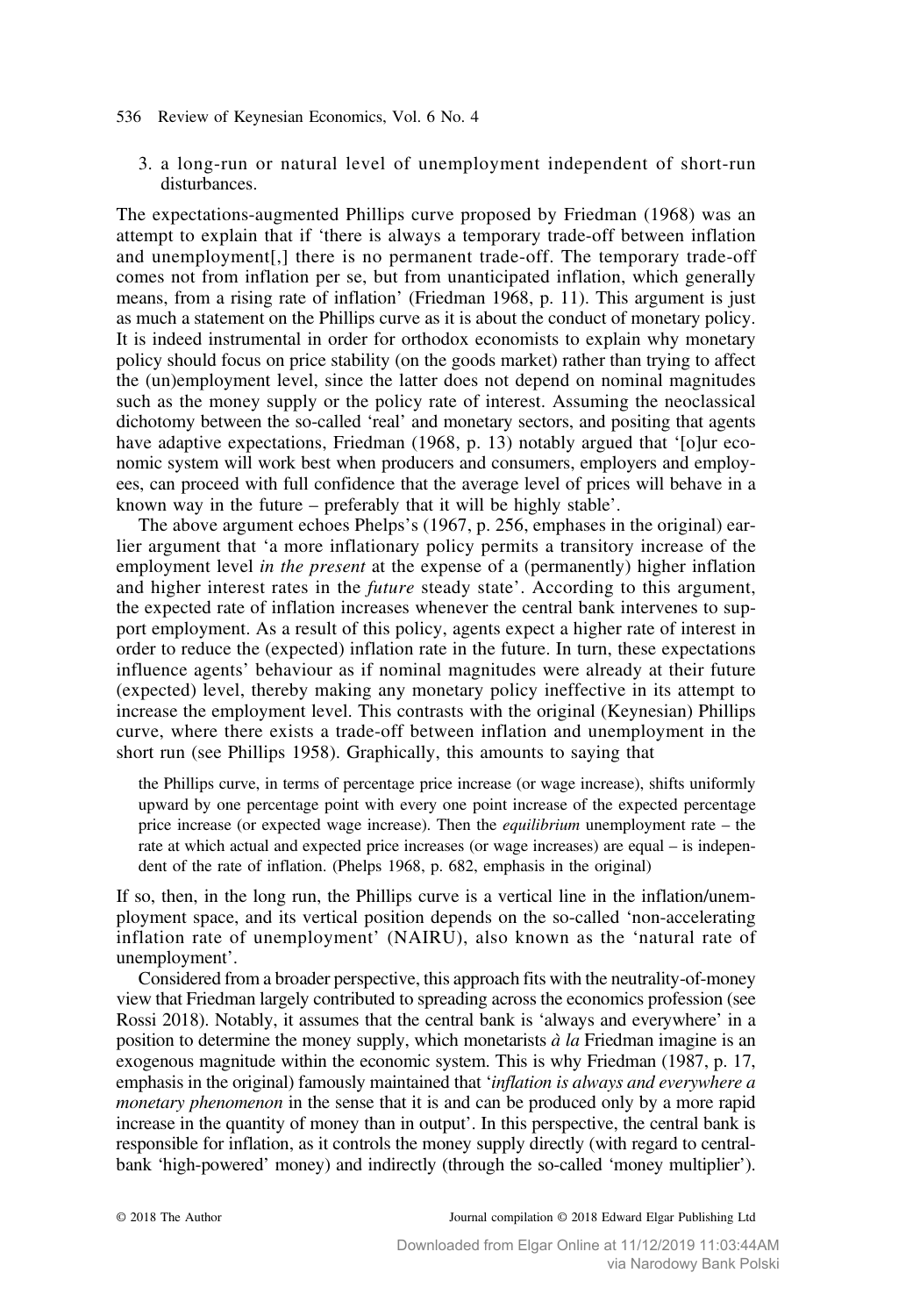<span id="page-4-0"></span>The assumption that money is neutral with regard to 'real' magnitudes, such as the rate of unemployment, corroborates the orthodox hypothesis that unemployment depends on the utility maximization process of each potential worker, hence that it is voluntary and therefore influenced by a variety of public incentives (notably the amount and duration of unemployment benefits). In this perspective, people maximize their utility, deciding whether it is worth suffering from a 'negative utility' by working a given number of hours a day in order to earn an income which they will (partly) spend on the goods market, to obtain a positive utility through consumption. The individual's decision depends therefore on the wage level they can get on the labour market, which, according to [Friedman \(1972\),](#page-10-0) is determined in real terms as a result of agents' inflationary expectations (see above).

## 3 SOME MAJOR FLAWS OF NEOCLASSICAL ECONOMICS

The framework within which [Friedman \(1968\)](#page-10-0) and [Phelps \(1967](#page-10-0); [1968\)](#page-10-0) elaborate their analysis is flawed on both conceptual and methodological grounds. First, inflation is a loss in money's purchasing power, which gives rise to an increase in prices but cannot be measured by the rate of change in some price level, because – apart from inflation – there are other factors of price increases (in the next section, we discuss two heterodox approaches to the causes of inflation) (see [Cencini and Rossi 2016,](#page-10-0) pp. 178–179). Second and more importantly, inflation cannot be explained by assuming an exogenous money supply (as monetarists do). In fact, money is endogenous and depends on the needs of trade. Indeed, as [Moore \(1988,](#page-10-0) p. 46) writes, money is 'credit-driven and demand-determined', a statement at the core of Post-Keynesian macroeconomics. This means that central banks cannot steer the money supply using the so-called 'money multiplier', because the amount of money is an outcome that depends on the banks' willingness to provide credit to economic agents, whose willingness to borrow depends on effective demand more than on banks' rates of interest (a price administered by the national central bank). In this sense, inflation is neither a monetary nor a monetarypolicy phenomenon (see the next section for a discussion of the causes of inflation).

So far, two of the three core Friedman–Phelps principles outlined in the previous section have been disproven. Indeed, we would argue that, in themselves, these should discredit Friedman's discussion of a natural rate of unemployment, which itself is made to depend on the exogeneity of the money supply, which is an essential component of Friedman's theory of a long-run Phillips curve. Indeed, Friedman develops his views on a natural rate within the framework of the conduct of monetary policy and an exogenous money supply. Without it, he is unable to show how this long-run relationship between inflation and unemployment exists. Hence disproving the exogeneity of the money supply should be sufficient to disprove Friedman's approach. Yet more contemporary mainstream models, such as New Consensus models, have abandoned exogenous money but have retained a natural rate of unemployment. In his discussion of New Consensus models, [Lavoie \(2014,](#page-10-0) p. 541) argues that

a negative discrepancy between the market and the natural rate of interest opens up an output gap that leads to an acceleration of the inflation rate, supported by growth in the money supply. This is akin to the accelerationist thesis and the vertical Phillips curve, based on the natural rate of unemployment or the non-accelerating inflation rate of unemployment (NAIRU).

In other words, the endogeneity of money is not sufficient to invalidate the natural rate of unemployment, and the next section addresses this argument.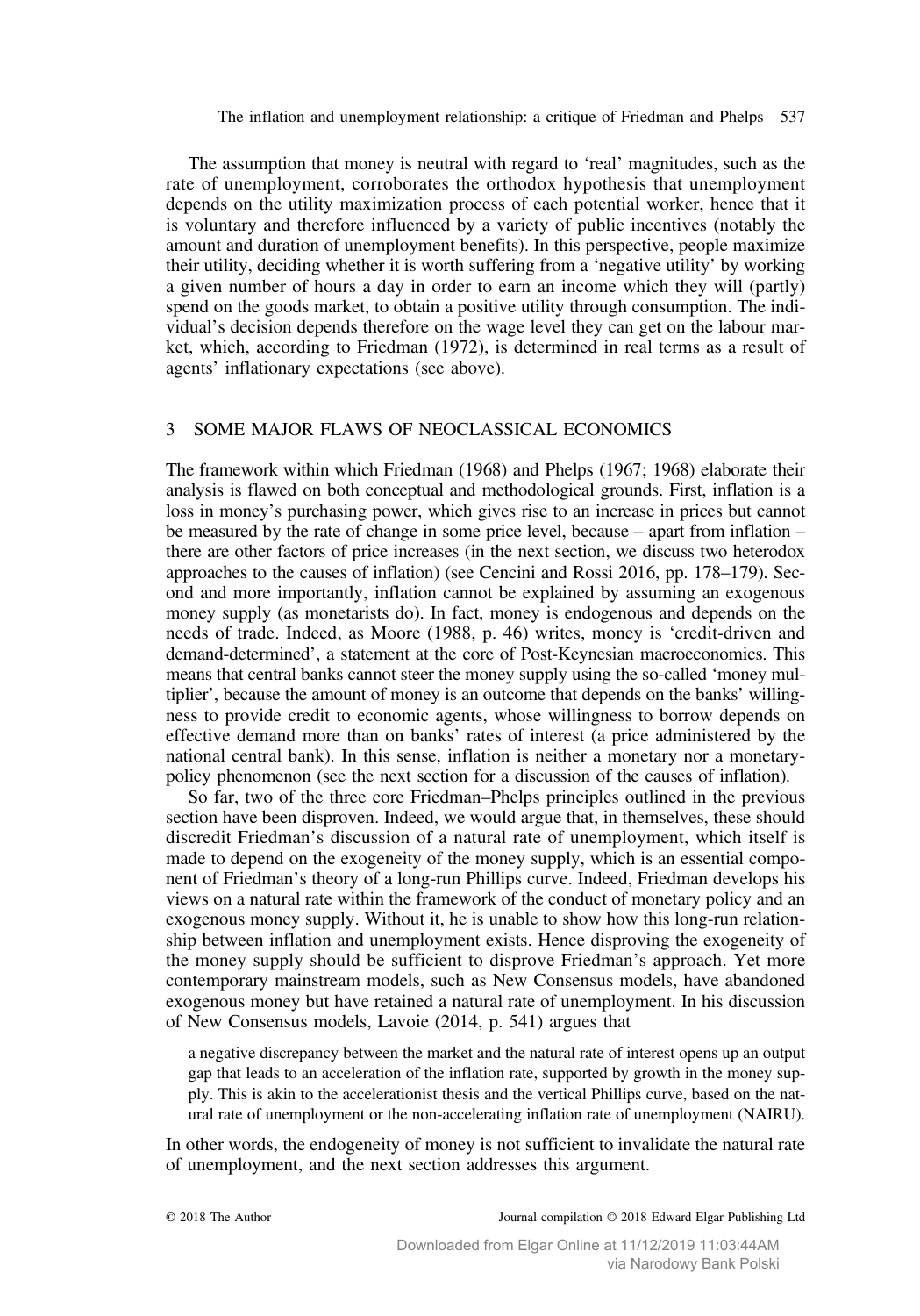<span id="page-5-0"></span>Before we do this, however, it is worth mentioning that it may seem odd that Friedman's discussion of the natural rate of unemployment is done within a paper devoted to monetary policy, the exogeneity of money, and the natural rate of interest. We argue, however, that this is no accident, as Friedman's view of labour markets and the subsequent development of a natural unemployment rate are inspired by Wicksell's theory of interest rates: if there exist two interest rates (a market rate and a natural rate), [Friedman \(1968,](#page-10-0) pp. 7–8) contends that there must also exist two unemployment rates: a market (short-term) rate and a natural (long-term) rate: 'The preceding analysis of interest rates can be translated fairly directly into Wicksellian terms … . This analysis has its close counterpart in the employment market'.

Yet Friedman's mimicry of Wicksell's work remains odd, given the latter's views on pure-credit economies and money's endogeneity. Yet Wicksell's notion of a natural rate of interest is both unobserved and unobservable, something oddly enough Friedman acknowledges: 'One problem is that it [the policy-maker] cannot know what the "natural" rate is. Unfortunately, we have as yet devised no method to estimate accurately and readily the natural rate of either interest or unemployment' ([Friedman 1968,](#page-10-0) p. 10). Despite this criticism, Friedman moves forward with his development of a natural rate of unemployment, assuming it too can be 'accurately' measured.

The next section will deal with the expectations-augmented Phillips curve and the natural rate of unemployment directly. In order to explain how it is irrelevant, we will rely on two heterodox approaches, each providing a different explanation of inflation. The first approach, associated with Bernard Schmitt and quantum macroeconomic theory (or the Dijon–Fribourg school), rests on the book-entry nature of money and its association to production through the payment of wages. The second approach is a conflict-inflation theory with hysteresis effects. We argue that each of these approaches on their own casts serious doubts on the existence of a natural rate of interest.

# 4 POST-KEYNESIAN THEORIES OF INFLATION

Let us take up the challenge of explaining inflation in an endogenous-money system where bank credit is the independent variable with regard to the money supply and its relation to produced output. As regards unemployment, the neoclassical analysis is also largely wrong, in so far as it maintains that unemployment can be explained by the behaviour of potential workers in respect of their trade-off between leisure time (which provides a positive utility to them) and working time (which brings a negative utility to them) and available unemployment benefits. In fact, the vast majority of unemployed people are willing and ready to work at the going wage level: the problem is that no firm will hire them, considering the lack of effective demand on the market for produced goods and services (see [Keynes 1936\)](#page-10-0). Therefore, it is not by reducing the real wage level – as a result of a higher unemployment – that firms will eventually hire more people: the reduction in real wages elicits a loss in households' purchasing power, thereby leading to a further reduction of demand on the product market. In turn, this leads to a reduction in firms' profits that can induce them to further reduce employment, in a vicious circle leading to an economic recession (or a depression).

To be sure, Keynes'[s \(1936\)](#page-10-0) explanation of involuntary unemployment is a more appropriate argument than the neoclassical view to understand the origin of such a pathology in a monetary economy of production. Before turning to this explanation, it is worth pointing out that the relation between inflation and unemployment put forward by [Phelps \(1967; 1968\)](#page-10-0) and [Friedman \(1968\)](#page-10-0) does not consider the (endogenous) nature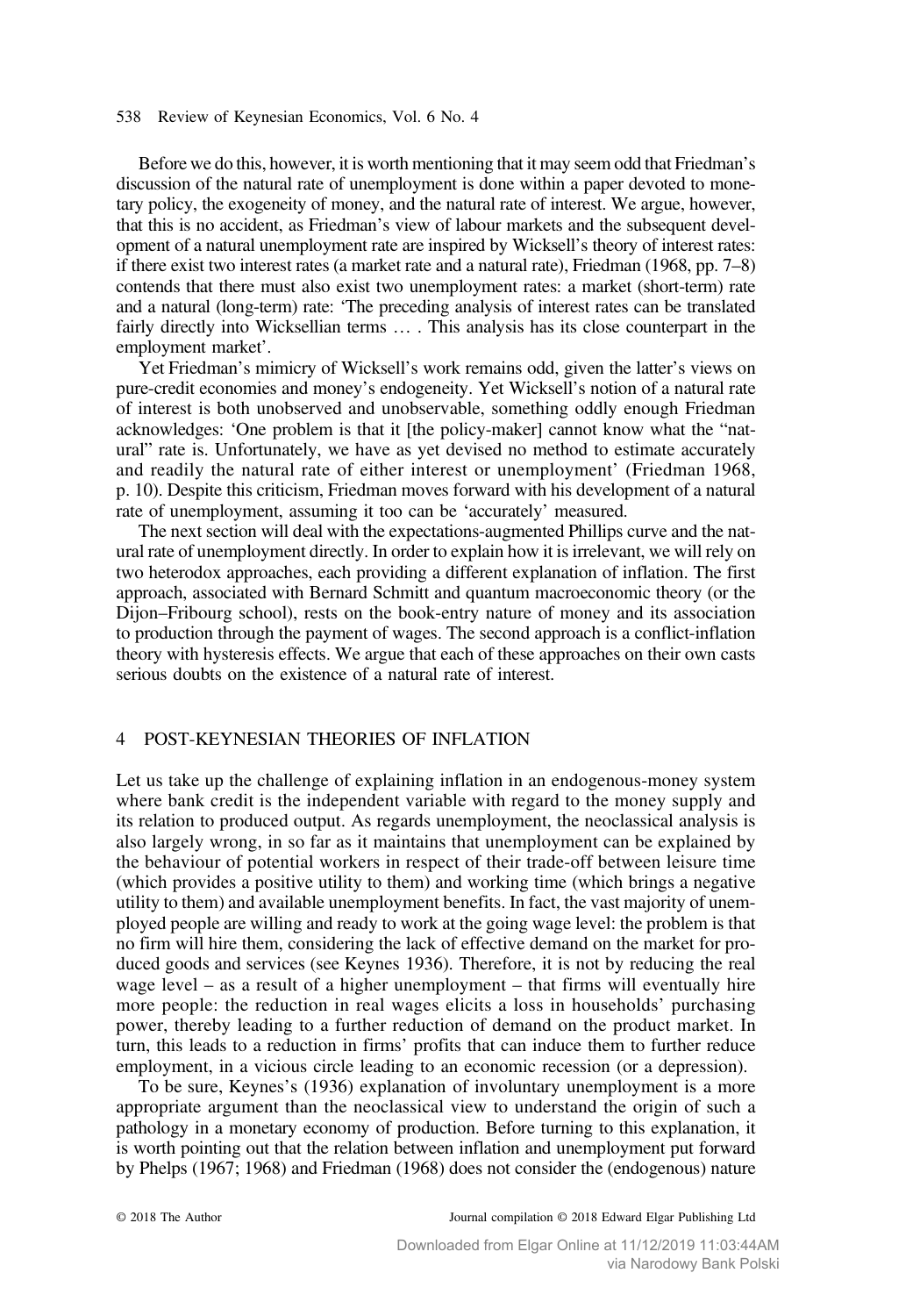The inflation and unemployment relationship: a critique of Friedman and Phelps 539

of money and the (involuntary) essence of unemployment, which are clearly two hallmarks of contemporary capitalist systems. As the foundations of their analysis are flawed, one cannot be surprised to notice therefore that their policy proposals are not in a position to deliver the promised results. An entirely different analytical framework is required, one that considers money's endogeneity and involuntary unemployment – two features that are at centre stage in different strands of heterodox economics, particularly in monetary circuit theory and the monetary theory of production (see [Graziani 2003\)](#page-10-0).

## 4.1 The quantum macroeconomic approach: inflation and unemployment are structural–monetary disorders

According to this first Post-Keynesian approach, inflation and unemployment stem from the disorderly working of the banking system in our monetary economies of production. As such, they are not the result of agents' forms of behaviour, as maintained by [Phelps](#page-10-0) [\(1967; 1968\)](#page-10-0) and [Friedman \(1968\)](#page-10-0) among others, but the mark of a structural–monetary flaw (see [Bailly et al. 2017](#page-10-0)).

In an endogenous-money system – that is, in the real world – banks have the extraordinary power to issue money from zero, by entering into their ledgers the result of a credit line, which they may provide to any kinds of agents, including banks themselves. As inflation is a loss in money's purchasing power, one needs a monetary theory of production to be able to understand this pathology (which is the first analytical step necessary to address this pathology correctly). Indeed, if there is nothing to purchase, because no output has been produced, money has no purchasing power at all (assuming away all assets, which are also directly or indirectly linked to some produced output). Money and output must therefore be associated from the beginning of the analysis, which means on the labour market (rather than on the goods market, as neoclassical economists have been doing). If so, then any emission of money that banks carry out independently of production has an inflationary outcome, since it increases the amount of bank deposits without making an equivalent, simultaneous contribution to produced output. The fact that this inflation is not revealed by changes in the price level on the goods market (such as the consumer price index) – because banks' credit lines are used to carry out financial transactions – is not enough to ignore these operations and the inflationary pressures they give rise to in the economic system as a whole (see [Rossi 2015](#page-11-0)).

This is so because the volume of bank deposits resulting from what [Werner \(2012,](#page-11-0) p. 29) labels 'non-GDP-based transactions' induces a deflationary pressure on the market for produced goods and services: deposit-holders are led to spend on financial markets – in light of the observed increasing prices on this market – what they would otherwise have spent on the product market. This point deserves consideration also in regard to the fact that what mainstream economists have called the 'law of economics' – namely, the 'law' of supply and demand – works in the opposite direction when it refers to financial markets. As a matter of fact, when the price of a financial asset increases, agents are led to purchase it, as they expect this price to increase further and thereby to earn a profit by speculating on the relevant market. By contrast, when the price of a good increases, this usually reduces the demand for it (unless it is a luxury good, which may play the role of a status symbol).

With regard to unemployment, this is therefore clearly the result of a lack of demand on the market for produced goods and services. Any further downward pressure on wages, resulting from the 'law of economics' on the labour market, is then unable to induce an increase in labour demand by firms, as the latter expect a further reduction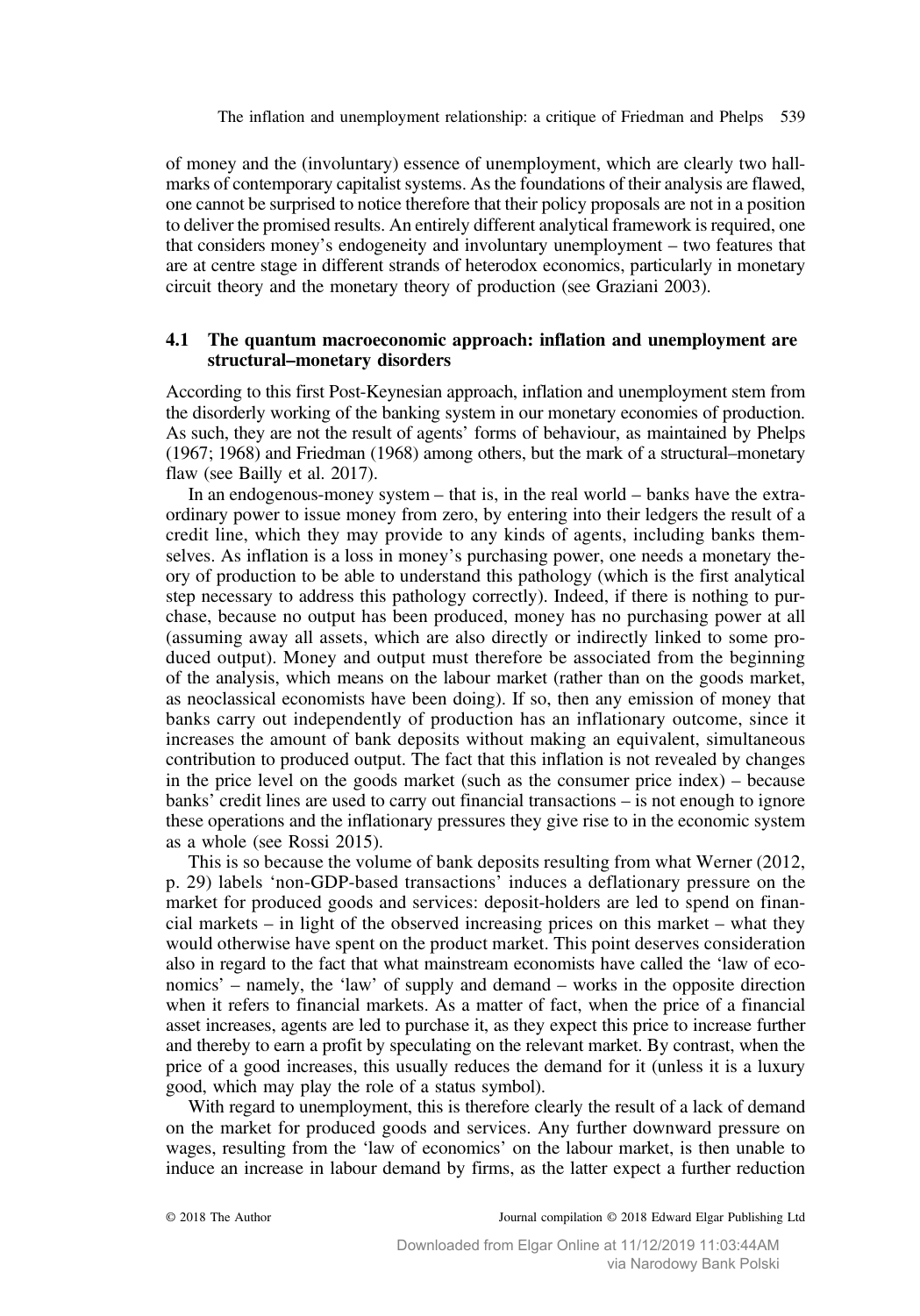in their sales, owing to the reduced purchasing power of households and their negative expectations in light of the (for them worrying) labour market conditions.

All in all, inflation and unemployment are intertwined as a result of banks' behaviour on the credit market. When commercial banks provide credit lines to carry out 'non-GDP-based transactions' ([Werner 2012](#page-11-0), p. 29), they inflate the volume of bank deposits with no original purchasing power. This is instrumental in order for asset prices to inflate and translate into involuntary unemployment when deposit-holders decide to purchase (real or financial) assets (whose prices increase as a result of this inflationary pressure) rather than spending their income on the market for produced goods and services – inducing a number of firms to cut back on the employment level (see [Cencini and Rossi 2015,](#page-10-0) for analytical elaboration).

In light of this, the proper way to dispose of both inflation and unemployment is not by simply trying to influence agents' behaviour (as orthodox economists maintain), but to carry out a structural–monetary reform: the workings of our banking systems should be improved, to make them consistent with the nature of money and credit – two separate entities in the real world. In particular, banks must operate in a double-entry accounting framework that distinguishes explicitly – through two distinct book-entry departments, as originally proposed by [Ricardo \(1824 \[1951\]](#page-10-0), p. 276) for the Bank of England – the emission of money (first department) from the granting of credit (second department). Only with this structural–monetary reform will the banking system be in a position to contribute to economic growth and job creation without affecting monetary as well as financial stability negatively (see [Pesenti 2016](#page-10-0) for a recent illustration of this reform). Contrary to the so-called 'sovereign money' reform proposals – which at the time of writing are being put forward in a number of European countries – the 'departmentalization' of banks' double-entry book-keeping still allows them to provide credit lines to firms as the latter need to finance production, but impedes them mechanically from issuing money in order to carry out 'non-GDP-based transactions' ([Werner](#page-11-0) [2012,](#page-11-0) p. 29) without having enough funding for them. It is therefore a halfway station between the unnecessary and potentially counter-productive 'sovereign money' reform (see [Huber 2017](#page-10-0) for a recent analytical support of this reform), on the one hand, and the disorderly workings of the current banking system, on the other.

This quantum-theoretical approach demonstrates therefore that (involuntary) unemployment is the result of a structural–monetary disorder, notable when firms' profit is invested to finance production. Owing to the banks' double-entry book-keeping, the expenditure of profits on the labour market gives rise to 'empty deposits' [\(Schmitt](#page-11-0) [1984\)](#page-11-0), that is to say, new bank deposits to which no new output corresponds, because the latter is actually bought as soon as it is produced. If such a structural–monetary disorder would not occur, there would be no (involuntary) unemployment – hence also no natural rate of unemployment, as there is nothing really natural in (involuntary) unemployment: it is in fact a pathology of the economic system as a whole, which can be disposed of only through a structural–monetary reform (see [Cencini and Rossi 2015](#page-10-0)).

## 4.2 Conflict inflation and hysteresis

Post-Keynesians have a second approach in their theoretical arsenal to undermine the concept of a natural rate of unemployment. It begins with seeing inflation as a result of conflicting claims over income between classes, namely between firms (profits) and workers (wages), and their respective bargaining powers relative to what each group considers a fair distribution of income [\(Dutt 1992](#page-10-0); see also [Rowthorn 1977](#page-11-0) and [Lavoie](#page-10-0) [2014](#page-10-0)). [Arestis and Sawyer \(2005](#page-9-0), p. 2) summarized this approach, observing that '[a]n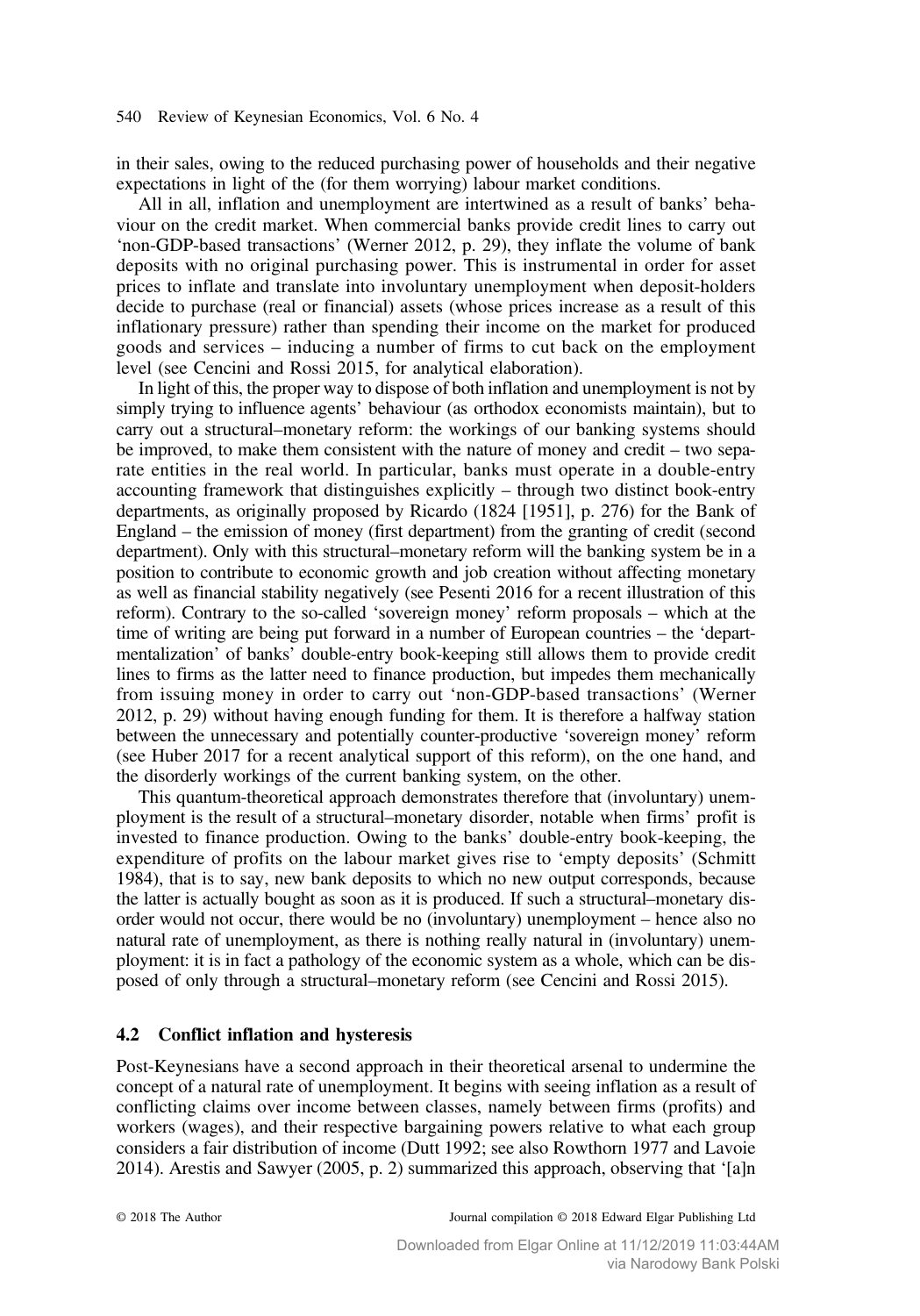The inflation and unemployment relationship: a critique of Friedman and Phelps 541

<span id="page-8-0"></span>increase in the rate of inflation can be viewed as arising from some combination of the intention of some groups to increase their share of income and on enhanced opportunity to do so'.

Yet while this approach certainly does place the dynamics of inflation on the supply side rather than on the demand side, as in [Friedman \(1968\)](#page-10-0) and most mainstream macroeconomic models, it does not necessarily negate the existence of a natural rate of unemployment. Indeed, it is still possible to generate such an equilibrium with a conflicting-claims approach to inflation where workers' wage-bargaining expectations play a dominant role. For instance, it would be possible to see labour getting more powerful as the unemployment rate falls, and as the bargaining power shifts to labour and unto wage claims, inflation can be the inevitable result as the economy is pushed beyond the 'inflation barrier'. In this sense, unemployment is seen as a way to weaken labour power, keep wage demands tame, and shift the power unto firms: 'Without sufficient unemployment, on the other hand, the conflict over relative income shares will lead to inflation' ([Arestis and Skott 1993,](#page-10-0) p. 369).

So while this approach to inflation is a necessary rejection of [Friedman \(1968\)](#page-10-0), it is not sufficient to further undermine the existence of a natural rate of unemployment. To achieve this, Post-Keynesians have to further assume the existence of hysteresis effects, whereas the 'equilibrium rate of unemployment may be a consequence of past actual rates of unemployment, and a rise in unemployment therefore may increase the equilibrium rate' [\(Arestis and Skott 1993,](#page-10-0) p. 365).

The presence of hysteresis suggests that as the economy moves through time, it is not converging unto a specific, independent long-run position acting as a centre of gravitation since this position itself is dependent on the current and past states of the economy and levels of aggregate demand. This suggests that this long-term position is itself unknown, and non-unique. In other words, to paraphrase Friedman, 'history' matters.

The notion of hysteresis reverses the notion of gravitation in the sense that current levels of unemployment act as a centre of gravitation of sorts on the long-term level, pulling up, in times of recession, the long-term rate. According to [Gordon \(1989,](#page-10-0) p. 220), 'NAIRU is high because actual unemployment is high, and the NAIRU can be reduced if actual unemployment declines as a result of expansionary demand policies'.

While [Davidson \(2006,](#page-10-0) p. 690) argues 'until the 1990s, most monetarists' arguments assumed that the natural rate of unemployment was a parametric constant that would not change over time', this was not the case for Friedman. In a sense, in his 1968 paper, Friedman was aware that the natural rate was not immutable. Rather, he explained, 'I do not mean to suggest that it is immutable and unchangeable', and proceeded to argue that supply-side factors could influence the value of this natural rate. Yet, once established, the economy would tend towards it in the long run.

This is not the same as hysteresis, of course. [Friedman \(1968\)](#page-10-0) was arguing more in terms of 'shifting equilibrium'. Post-Keynesians, on the other hand, are clear: aggregate demand matters both in the short and the long run, and this undermines the existence of an independently determined, long-run, natural rate of unemployment. As a result, any rate of unemployment is consistent with a stable rate of inflation and, in fact, it is possible to have low rates of unemployment alongside low and stable rates of inflation.

# 5 CONCLUSION

The concept of a natural rate of unemployment has dominated the economics profession for the past five decades. This paper has shown that there are strong reasons to argue that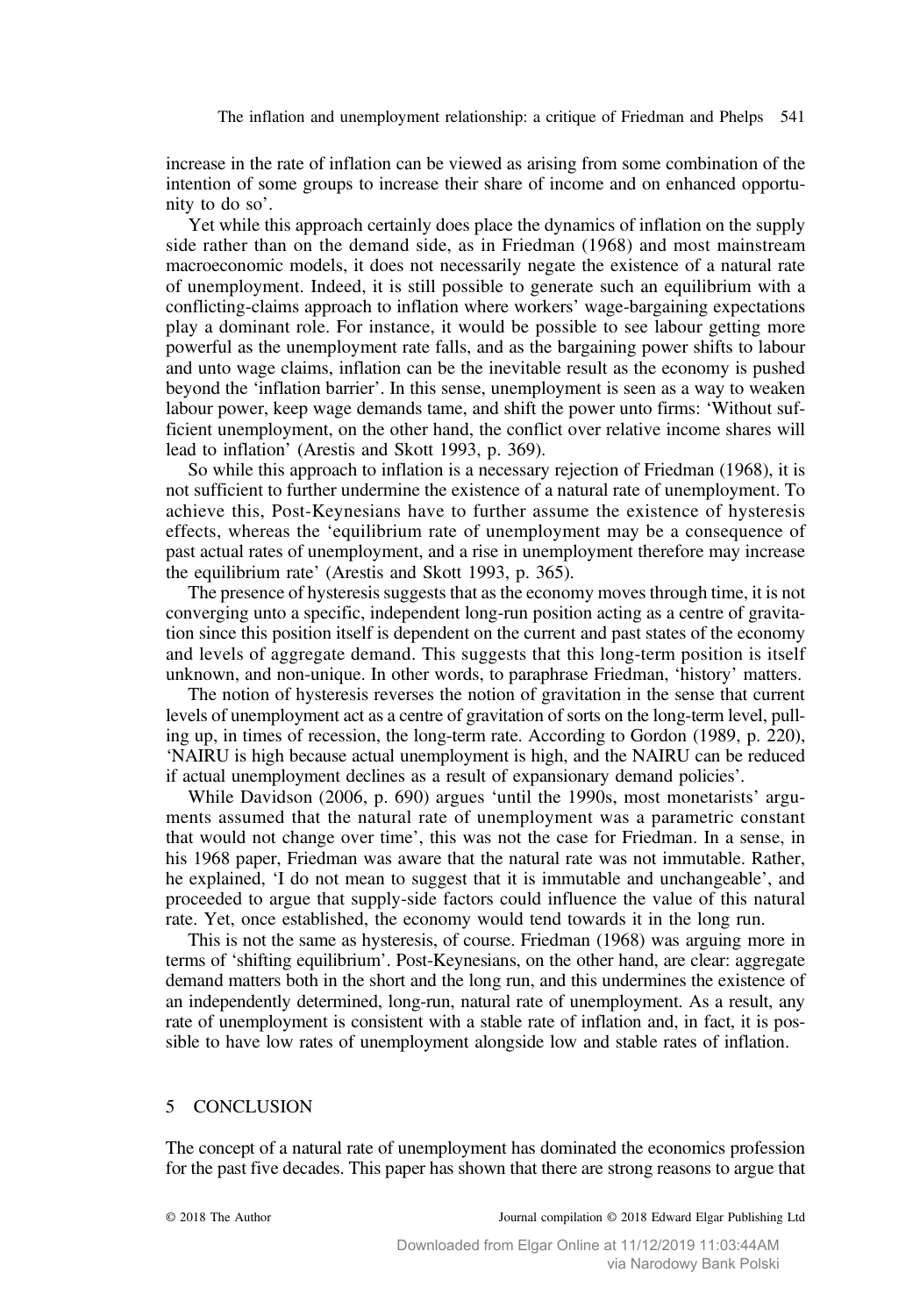<span id="page-9-0"></span>the hypotheses upon which this concept is based (to wit, the exogenous supply of money and the monetary origin of inflation) are flawed and that Post-Keynesians provide a more realistic explanation of both inflation and unemployment. Moreover, coupled with the notion of hysteresis, this paper has shown the irrelevance of the concept of a natural rate of unemployment, and this carries important implications for economic policymaking.

Indeed, contrary to what both [Phelps \(1967; 1968](#page-10-0)) and [Friedman \(1968\)](#page-10-0) assume, a central bank cannot control the money supply and thereby determine its growth rate: inflation is not a 'monetary phenomenon' as suggested by [Friedman \(1987](#page-10-0), p. 17). Money is endogenous and the result of banks' decision to grant credit to any (creditworthy) borrowers. Hence, provided that one is willing to abandon the neoclassical perspective propounded (among others) by [Phelps \(1967](#page-10-0); [1968](#page-10-0)) and [Friedman \(1968\)](#page-10-0), one can easily understand the total ineffectiveness of so-called 'unconventional' monetary policies that a number of central banks are carrying out, at the time of writing, to address some of the negative effects of the first systemic crisis of finance-led capitalist economies (see [Rossi 2019](#page-11-0) for further elaboration). It is not by flooding the financial sector with extraordinarily large amounts of 'liquidity' (that is, central-bank money) or by adopting a negative interest-rate policy (or both) that a central bank can contribute to eradicate the structural–monetary factors of a systemic crisis.

Further, the so-called 'fiscal consolidation' of the public sector (in fact, austerity policy) cannot but aggravate the macroeconomic performance of a country and its perspectives over the medium-to-long run, when the latter suffers from a serious and persistent lack of effective demand ([Mastromatteo and Rossi 2018](#page-10-0) elaborate on this). If those countries in the euro area that have most been suffering from the crisis continue to implement 'fiscal consolidation', their economic systems will be destroyed eventually – as a result of the recessionary dynamics induced by cutting public spending and raising the fiscal burden of the middle class in an economic framework where both the banking sector and non-financial businesses are reluctant to enter into creditor/debtor relations in order to expand production and thereby support economic growth. As Samuelson (cited by [Tobin 1980,](#page-11-0) p. 37) famously observed, economists have two eyes, notably, one for demand and the other for supply.

Let us hope that this paper has contributed to opening both eyes of those economists who still believe in 'supply-side economics'  $\dot{a}$  la [Phelps \(1967](#page-10-0); [1968\)](#page-10-0) and [Friedman \(1968\).](#page-10-0) The world and its actually existing macroeconomic problems need a systemic understanding of how our economic system works. One needs therefore to keep both eyes wide open when analysing any macroeconomic issue, to be able to consider the economic system as a whole ([Keynes 1936](#page-10-0)). In the contrary case, to wit, when only the supply side (or the demand side) of the economy is considered, one can expect that a systemic crisis will occur sooner or later – as it did occur as a result of those economic policy interventions that focused only on some parts of the economic system (such as the financial sector) instead of looking at (and taking care of) the economy as a whole.

### **REFERENCES**

American Economic Review (2011), '100 years of the American Economic Review: the top 20 articles', 101(1), 1–8.

Arestis, P. and M. Sawyer (2005), 'Aggregate demand, conflict and capacity in the inflationary process', Cambridge Journal of Economics, 29(6), 959–974.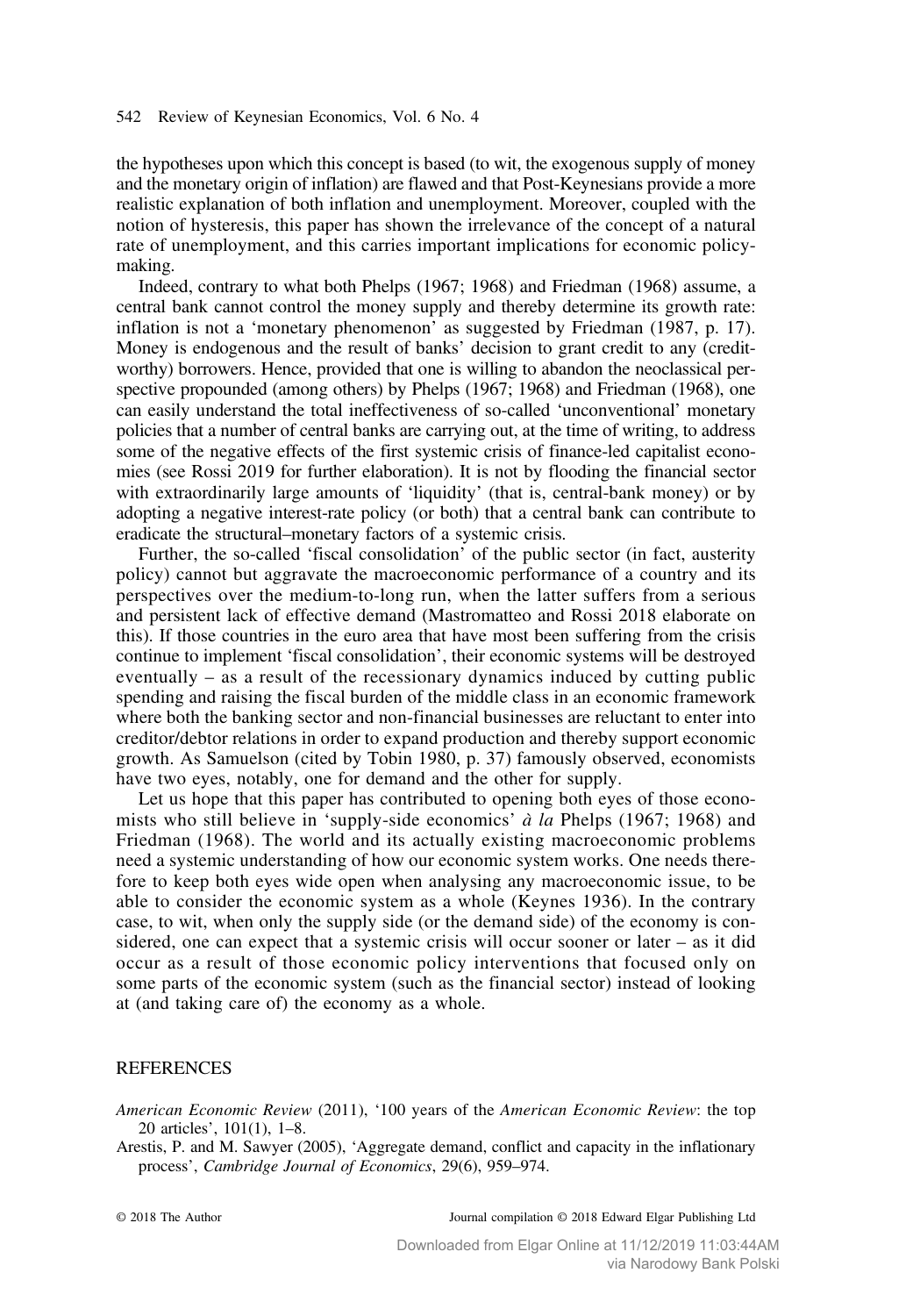The inflation and unemployment relationship: a critique of Friedman and Phelps 543

- <span id="page-10-0"></span>Arestis, P. and P. Skott (1993), 'Conflict, wage determination, and hysteresis in U.K. wage determination', Journal of Post Keynesian Economics, 15(3), 365–386.
- Bailly, J.-L., A. Cencini and S. Rossi (eds) (2017), Quantum Macroeconomics: The Legacy of Bernard Schmitt, London and New York: Routledge.
- Cencini, A. and S. Rossi (2015), Economic and Financial Crises: A New Macroeconomic Analysis, Basingstoke, UK and New York: Palgrave Macmillan.
- Cencini, A. and S. Rossi (2016), 'Inflation and unemployment', in L.-P. Rochon and S. Rossi (eds), An Introduction to Macroeconomics: A Heterodox Approach to Economic Analysis, Cheltenham, UK and Northampton, MA: Edward Elgar Publishing, pp. 172–192.
- Davidson, P. (2006), 'Can, or should, a central bank inflation target?', Journal of Post Keynesian Economics, 28(4), 689–703.
- Dutt, A.K. (1992), 'Conflict inflation, distribution, cyclical accumulation and crises', European Journal of Political Economy, 8(4), 579–597.
- Forder, J. (2010), 'The historical place of the "Friedman–Phelps" expectations critique', European Journal of the History of Economic Thought, 17(3), 493–511.
- Forder, J. (2018), 'What was the message of Friedman's Presidential address to the American Economic Association?', Cambridge Journal of Economics, 42(2), 523–541.
- Friedman, M. (1968), 'The role of monetary policy', American Economic Review, 58(1), 1–17.
- Friedman, M. (1972), 'Comments on the critics', *Journal of Political Economy*, 80(5), 906–950.
- Friedman, M. (1987), 'Quantity theory of money', in J. Eatwell, M. Milgate and P. Newman (eds), The New Palgrave: A Dictionary of Economics, vol. IV, London and Basingstoke: Macmillan, pp. 3–20.
- Friedman, M. and R.D. Friedman (1998), Two Lucky People, Chicago: University of Chicago Press.
- Gordon, R.J. (1989), 'Hysteresis in history: was there ever a Phillips curve?', American Economic Review, 79(2), 220–225.
- Graziani, A. (2003), The Monetary Theory of Production, Cambridge, UK: Cambridge University Press.
- Huber, J. (2017), Sovereign Money: Beyond Reserve Banking, Basingstoke, UK and New York: Palgrave Macmillan.
- Keynes J.M. (1936), The General Theory of Employment, Interest and Money, London: Macmillan.
- Lavoie, M. (2004), 'The New Consensus on monetary policy seen from a post-Keynesian perspective', in M. Lavoie and M. Seccarrecia (eds), *Central Banking in the Modern World*: Alternative Perspectives, Cheltenham, UK and Northampton, MA: Edward Elgar Publishing, pp. 15–34.
- Lavoie, M. (2014), Post-Keynesian Economics: New Foundations, Cheltenham, UK and Northampton, MA: Edward Elgar Publishing.
- Mastromatteo, G. and S. Rossi (2018), 'The mirage of expansionary "fiscal consolidation" to resolve the euro-area crisis', in K. Power, E. Lebduskova and T. Ali (eds), Discourse Analysis and Austerity: Critical Studies from Economics and Linguistics, London and New York: Routledge, forthcoming.
- Moore, B.J. (1988), Horizontalists and Verticalists: The Macroeconomics of Credit Money, Cambridge, UK: Cambridge University Press.
- Pesenti, A. (2016), 'The meaning of monetary stability', Faculty of Economics and Social Sciences Working Paper, No 475, University of Fribourg, Switzerland.
- Phelps, E.S. (1967), 'Phillips curves, expectations of inflation and optimal unemployment over time', Economica, 34(135), 254–281.
- Phelps, E.S. (1968), 'Money-wage dynamics and labor-market equilibrium', Journal of Political Economy, 76(4), 678–711.
- Phillips, A.W. (1958), 'The relation between unemployment and the rate of change of money wage rates in the United Kingdom, 1861–1957', Economica, 25(100), 283–299.
- Ricardo, D. (1824 [1951]), Plan for the Establishment of a National Bank, in P. Sraffa and M.H. Dobb (eds), The Works and Correspondence of David Ricardo, vol. IV: Pamphlets and Papers 1815–1823, Cambridge, UK: Cambridge University Press, pp. 276–300.